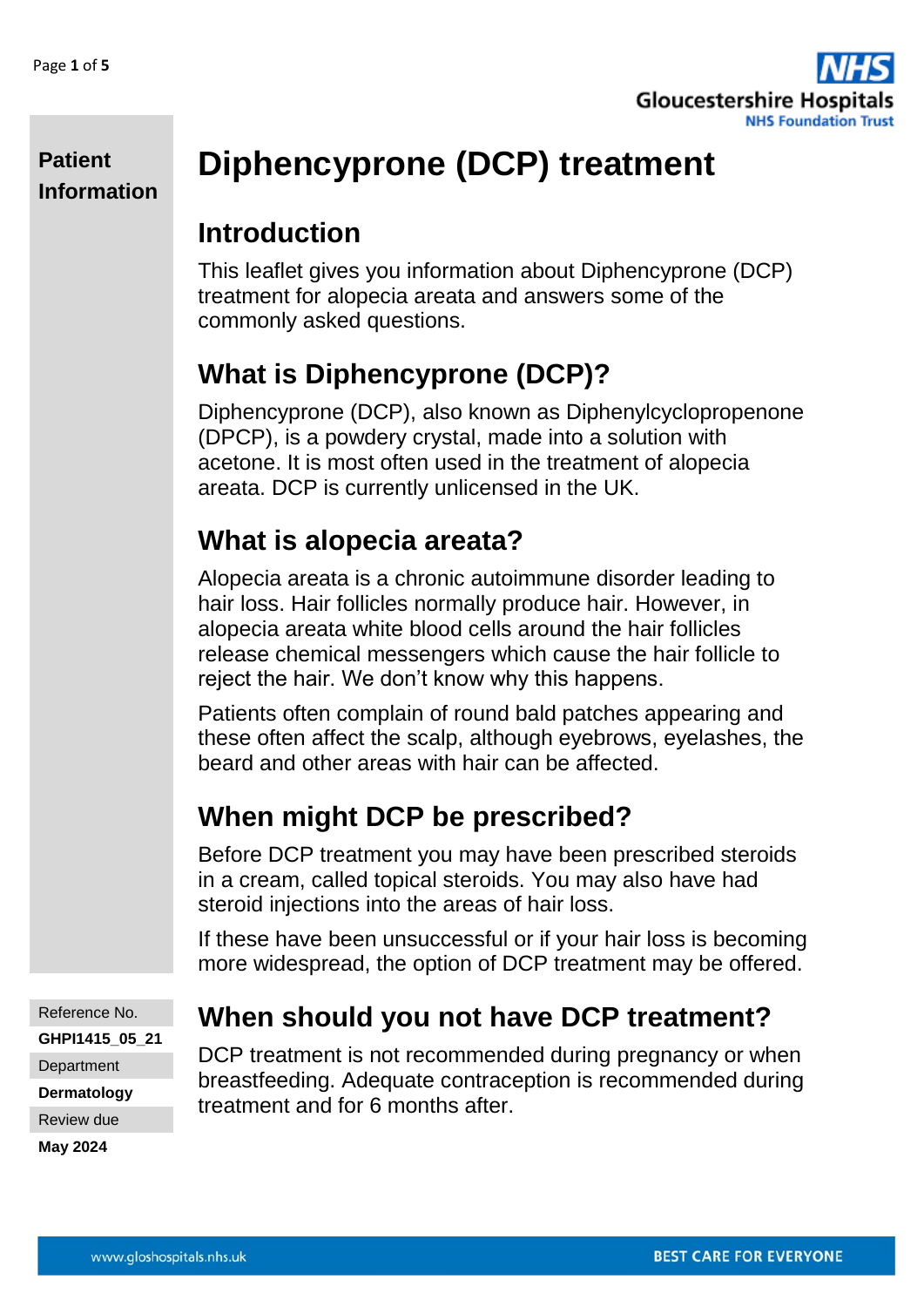

### **How does DCP work?**

DCP works by causing contact dermatitis. This is where the skin becomes pink or reddened and itchy where the DCP has been applied. Your body's immune system is then stimulated, causing inflammation on the surface of the skin and diversion of white blood cells away from the hair follicle. By doing this, it allows your hair to regrow.

### **What is the success rate of DCP?**

DCP is not effective for everyone but reports suggest the overall rate of any hair regrowth was 74.6% in patchy alopecia and 54.5% in alopecia totalis (all or nearly all scalp hair loss) and alopecia universalis (all or nearly all hair on the entire body lost).

Complete regrowth rate was 42.6% in patchy alopecia and 25.9% in alopecia totalis and alopecia universalis.

It is usually recommended that your treatment is continued for 6 months. You will be carefully assessed by a member of the nursing staff prior to each treatment in order to monitor your response to DCP.

Recent onset alopecia areata is more likely to have a positive response to treatment. Recurrence of alopecia areata may occur after the treatment has been stopped.

### **What preparation is required before treatment?**

We will ask for your consent before your DCP treatment can start. Your consent will also be needed to allow the medical photographer to take pre-treatment photographs.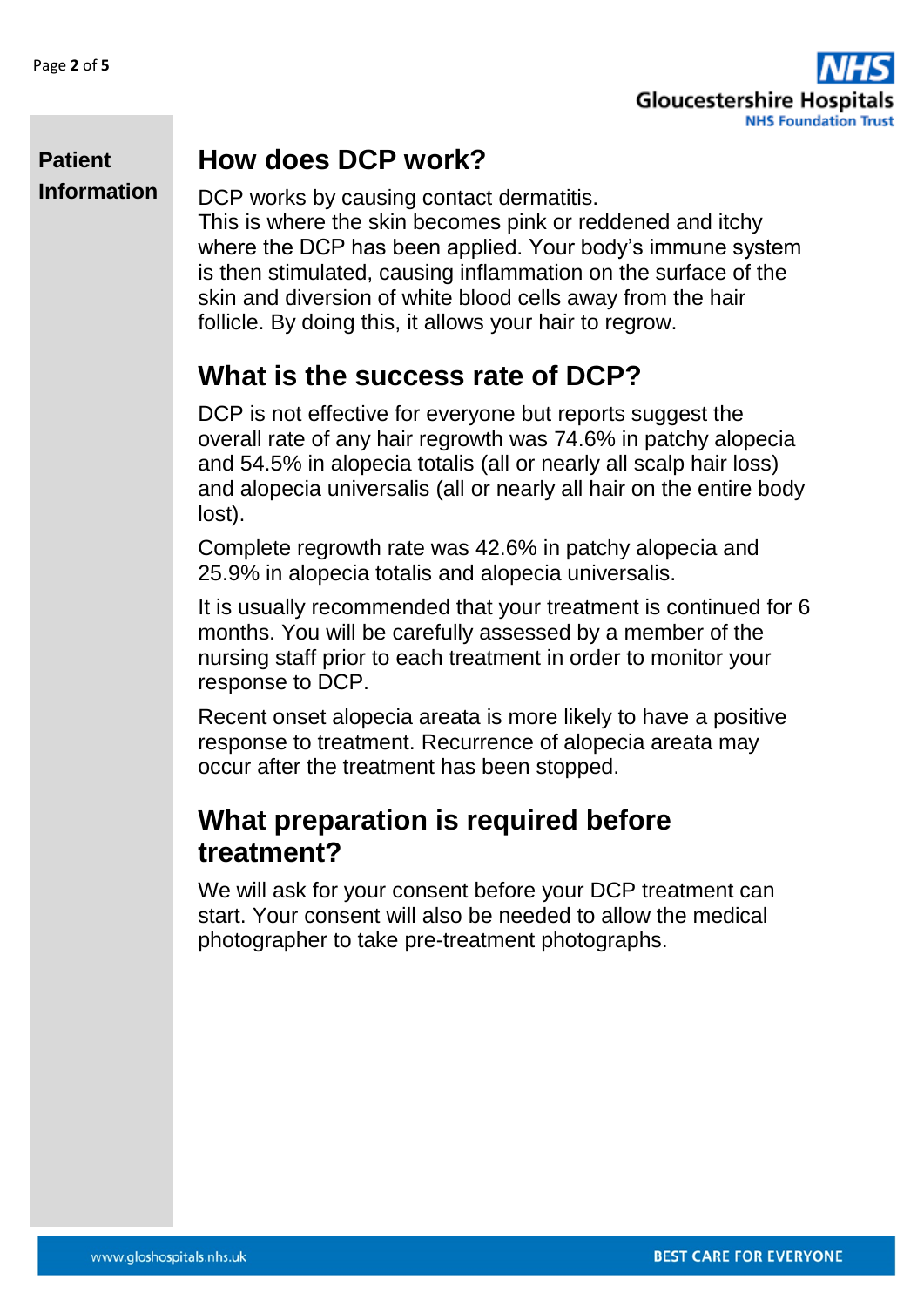

### **The first stage of treatment (sensitisation)**

In order for the treatment to have the opportunity to work, sensitisation of your skin to DCP is required. A small area (the size of a 10p coin) of your bald skin is painted with DCP, at a concentration of 2%, using a cotton bud. Where the application was made is recorded and you are asked to monitor the area for itching and pink or redness of the patch and to note how long this lasts. A blister may occur and the reaction may take 3 to 5 days to develop. Taking a photograph with a mobile phone camera can be a good method of monitoring your reaction to the DCP. The photographs can be shown to the nurse at your next appointment.

Should you have any concerns about your response you can ring the Dermatology nurses for advice (the number is at the end of this leaflet).

In some cases there is no response and the process of 2% DCP application is repeated a week later. If you do not respond to the second application then DCP treatment may not be appropriate for you.

You are advised to keep the area covered for 48 hours, for example by using a scarf, hat, wig or your existing hair. This is so that the DCP is not exposed to light as this destroys the DCP. After 48 hours, you should wipe off the DCP with a wet tissue before showering. You should repeat this care after each application of DCP.

### **The second stage of treatment (titration)**

After sensitisation the lowest DCP strength (0.001%) is applied to areas of alopecia on your scalp (maximum of 50% of the scalp).

This process may be repeated weekly with increasing strength of DCP (this is called titration) until a desired response is achieved (this is a 36 to 48 hour response of itchy, slightly pink skin).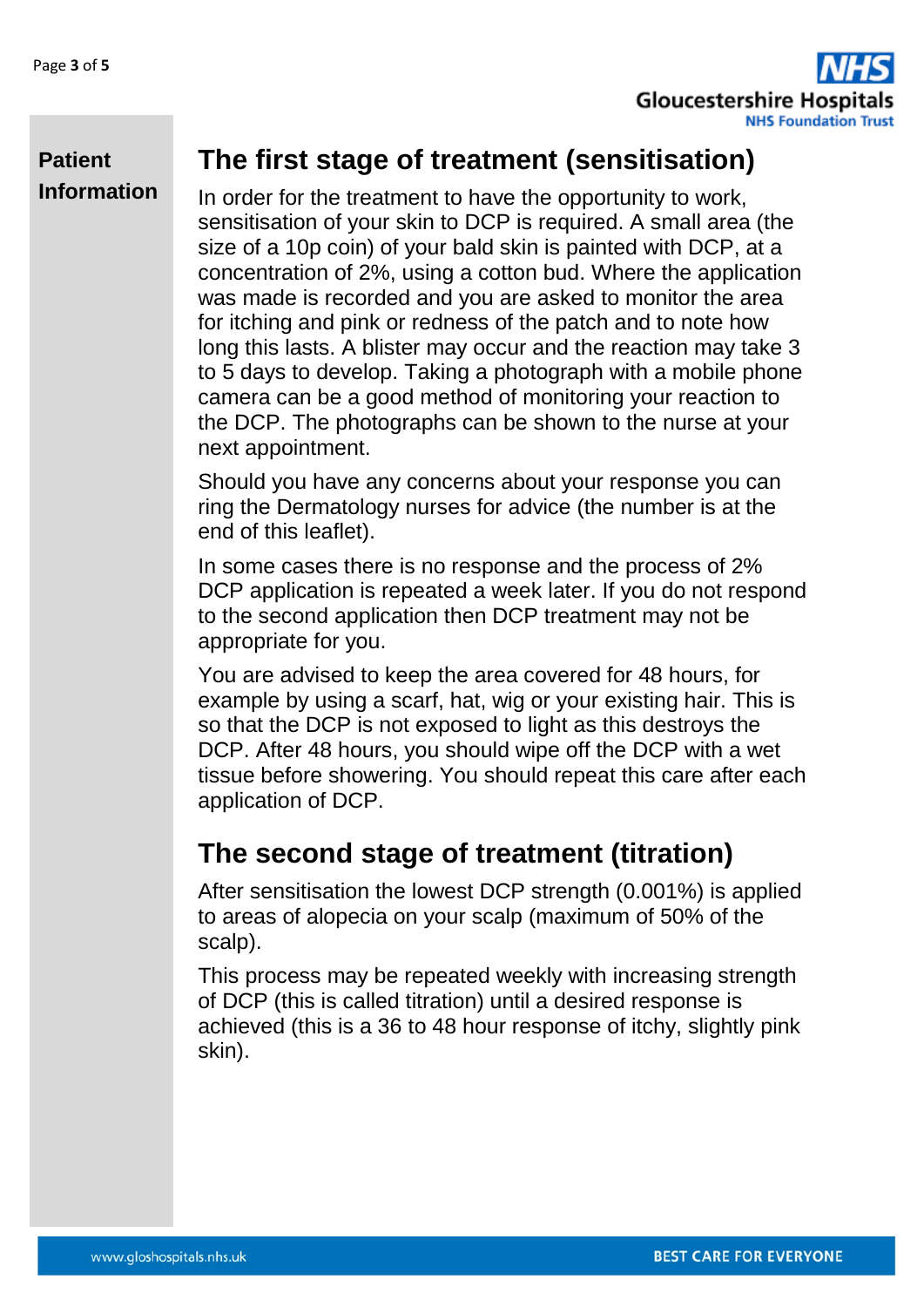

### **The third stage of treatment (therapy/treatment)**

You are now ready to have all areas of alopecia treated with DCP at the right strength for you. The extent of DCP application will be decided on an individual basis depending on the amount of hair loss you have and the response you had to the titrating doses.

Normally, areas of alopecia are treated on a weekly basis. However treatments may need to be adjusted depending on the severity of the response.

### **Possible side effects**

You may experience one or more possible side effects to the DCP treatment. These are listed below together with how we will manage them if they occur:

- **Intense itching** and/or redness of the treated areas. These areas may need a daily application of a topical steroid cream which will be prescribed. This can be applied with your fingers once the DCP has been washed off.
- **Dry scaly skin** on treated areas. You will be given a cream, also known as an emollient, to apply at least twice a day to the dry patches.
- **Eczema** or deterioration of existing eczema. A prescription for a topical steroid cream or oral steroids and an emollient will be provided. Your consultant will discuss your treatment with you and it may be decided that DCP is unsuitable.
- **Swelling/tenderness of lymph glands** in the neck or base of your skull. If this continues, the DCP concentration may be reduced or used less often.
- **Vitiligo**  loss of the dark colour of the skin called pigmentation, to treated areas. This is more common in people with dark skin. It is important that you are aware of this risk before starting the DCP treatment and that vitiligo may be permanent. If at any point during the treatment this becomes a problem the DCP can be stopped.
- **Hyperpigmentation**  darkening of the skin in treated areas. If this happens you will be informed and you will have the option to stop the treatment.